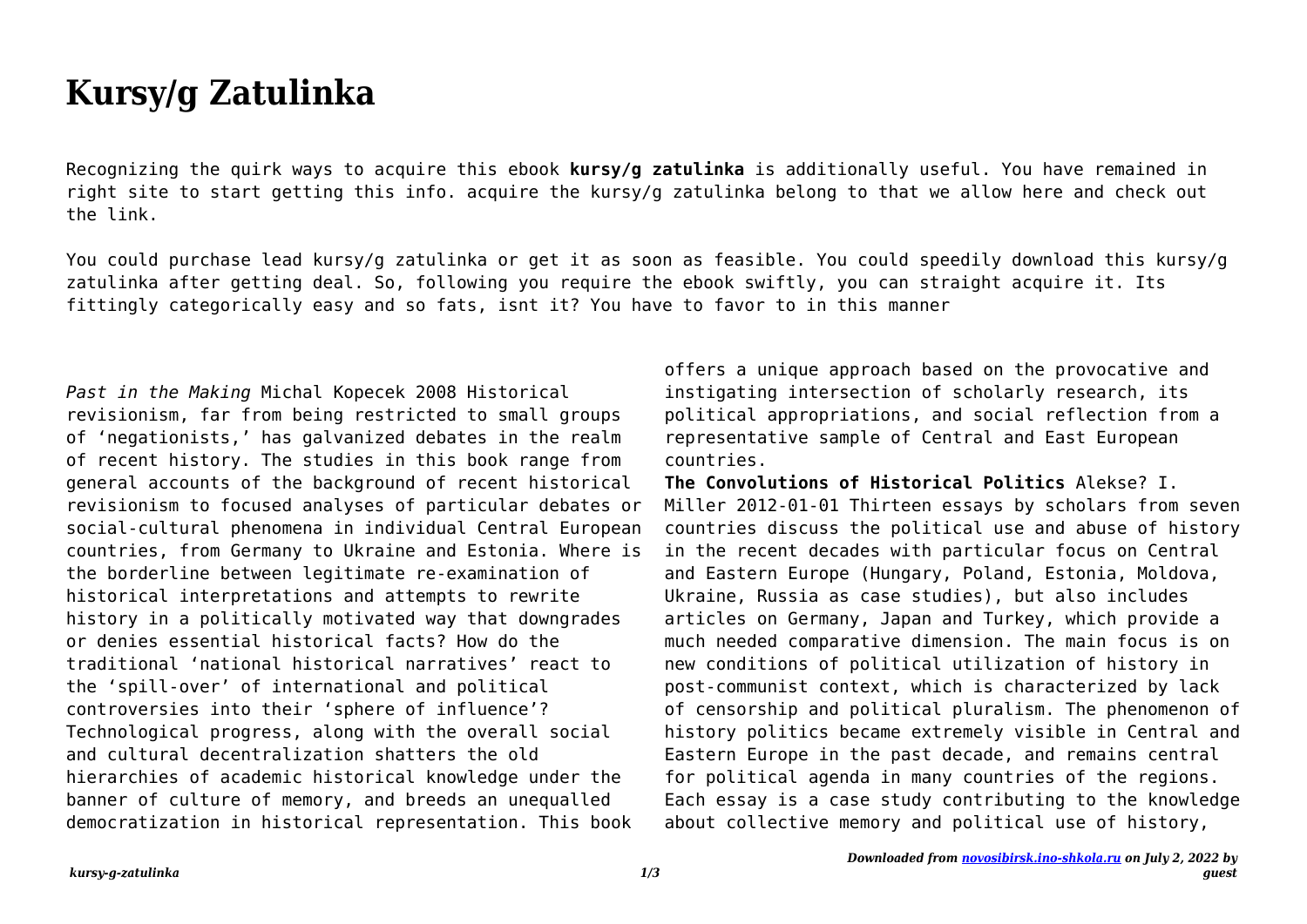offering a new theoretical twist. The studies look at actors (from political parties to individual historians), institutions (museums, Institutes of National remembrance, special political commissions), methods, political rationale and motivations behind this phenomenon.

**A European Memory?** Małgorzata Pakier 2012 An examination of the role of history and memory is vital in order to better understand why the grand design of a United Europe-with a common foreign policy and market yet enough diversity to allow for cultural and social differences-was overwhelmingly turned down by its citizens. The authors argue that this rejection of the European constitution was to a certain extent a challenge to the current historical grounding used for further integration and further demonstrates the lack of understanding by European bureaucrats of the historical complexity and divisiveness of Europe's past. A critical European history is therefore urgently needed to confront and re-imagine Europe, not as a harmonious continent but as the outcome of violent and bloody conflicts, both within Europe as well as with its Others. As the authors show, these dark shadows of Europe's past must be integrated, and the fact that memories of Europe are contested must be accepted if any new attempts at a United Europe are to be successful. *Argentina's Partisan Past* Michael Goebel 2011-01-01 Argentina's Partisan Past is a challenging new study about the production, spread, and use of national history and identity for political purposes in twentieth-century Argentina. Based on extensive study of primary and published sources, it analyzes how nationalist views about what it meant to be Argentine were built into the country's long protracted crisis of

liberal democracy from the 1930s to the 1980s. Eschewing the notion of any straightforward relationship between cultural customs and political practices, the study seeks instead to provide a more nuanced framework for understanding the interplay between politics and narratives about national history. The book is a valuable resource to both students of Argentine history and those interested in the ways in which nationalism has shaped our contemporary world.

**Remembering the Second World War** Patrick Finney 2017-07-04 Remembering the Second World War brings together an international and interdisciplinary cast of leading scholars to explore the remembrance of this conflict on a global scale. Conceptually, it is premised on the need to challenge nation-centric approaches in memory studies, drawing strength from recent transcultural, affective and multidirectional turns. Divided into four thematic parts, this book largely focuses on the post-Cold War period, which has seen a notable upsurge in commemorative activity relating to the Second World War and significant qualitative changes in its character. The first part explores the enduring utility and the limitations of the national frame in France, Germany and China. The second explores transnational transactions in remembrance, looking at memories of the British Empire at war, contested memories in East-Central Europe and the transnational campaign on behalf of Japan's former 'comfort women'. A third section considers local and sectional memories of the war and the fourth analyses innovative practices of memory, including re-enactment, video gaming and Holocaust tourism. Offering insightful contributions on intriguing topics and illuminating the current state of the art in this growing field, this book will be